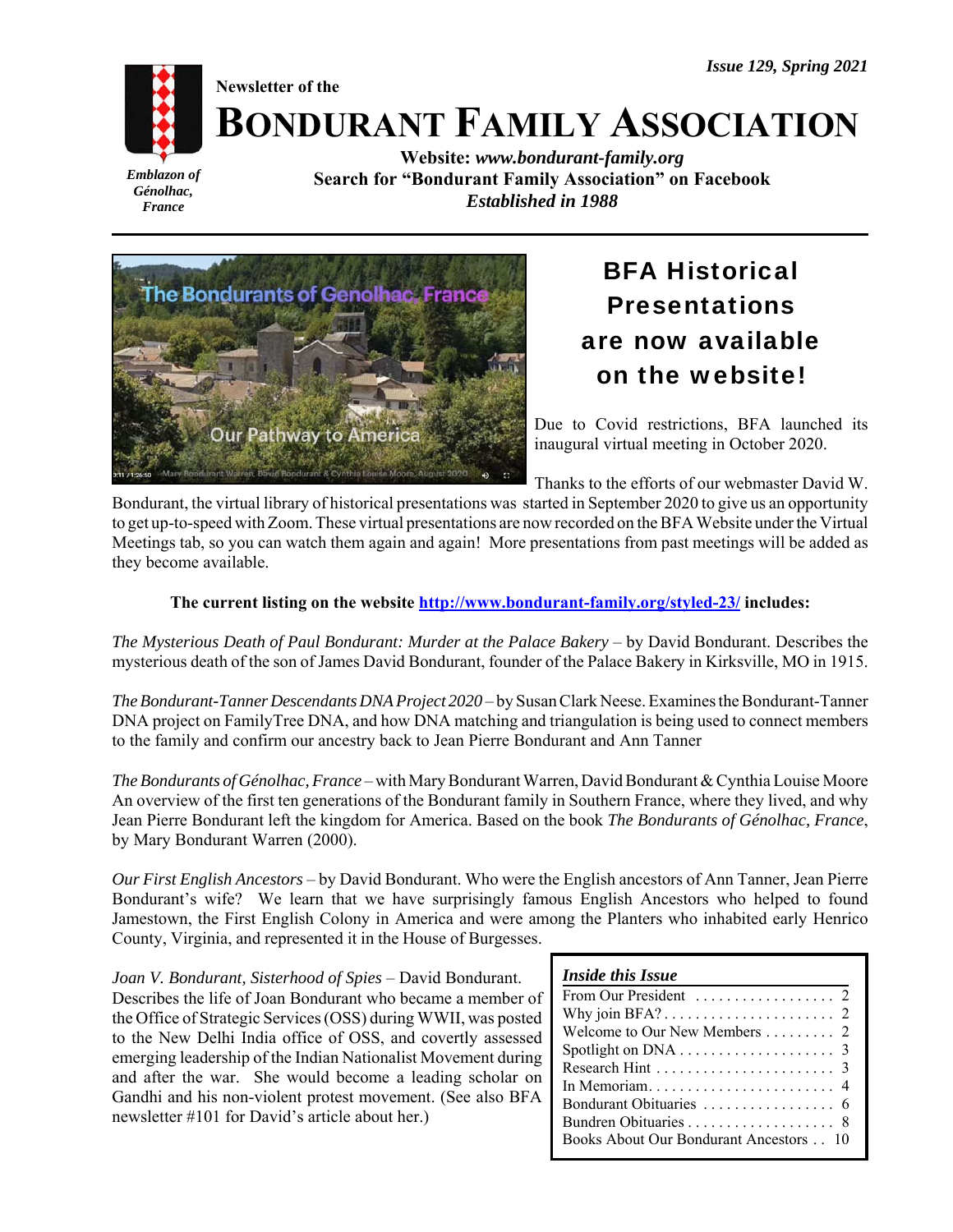# From Our President

*Membership Update.* Our roster is up to 111 for 2021. Hopefully past members will send their dues soon! BFA has also received donations to the Ann Tanner Memorial Fund and other projects from some of our members. Memorials to Joe and Anna Bondurant, and to Perle Oscar Bondurant of Parkerton, WY, will be used in accordance with the member's wishes. Thank you for your generosity. We also thank those members who gave gift memberships to family members. What a nice way to include others in the fun we have!

*Updated BFA Website.* From the front page of this newsletter, you will know that our webmaster David Bondurant has made a number of presentations available to watch anytime. Go to www.Bondurant-family.org, and look for the VIRTUAL MEETINGS tab. David plans to add new ones as they become available. The most recent one features a lady spy named Joan V. Bondurant. What an adventurous life she led! She wrote several books about her experiences living in post WWII India and are available on Amazon. Martin Keene is writing a biography of her.

That makes, to my knowledge, two pending Bondurant books. The other one is by Cynthia Louise Moore, who is writing a novel about Jean Pierre Bondurant's life in 17th century France. Don't forget we already have *The Wettest County in the World* by Matt Bondurant, that was made into the movie, *Lawless*. Please let me know if you know of any others.

*Next Reunion.* I am feeling encouraged about the likelihood of having a face-to-face reunion this fall. I have had my shots and I hope you all are getting yours. Barring a new outbreak of resistant variants, we may prepare to hold a reunion this year. We will try to decide by May 15. We are hopeful it will take place about the third weekend of October near High Point, North Carolina. Our cousin Amy Bondurant Bridges is eager to host it. Watch the BFA Facebook page and the website for more details.

Bruce Ramsdell, President siouxlake@aol.com 404-272-0071

# Welcome to Our New Members

We welcome these new members to our group and look forward to getting to know our "new" cousins!

Daneta Bardsley, Denver, CO Charles Palmer Bondurant V, Columbia, MO Marie Bondurant, Colorado Springs, CO Christopher Andrew Bridges, Mocksville, NC David Alan Bridges, Chicago, IL Michael Aaron Bridges, Lexington, NC Carolyn J. Burein, Pickering, OH Lucinda (Cindy) Ferguson, Cypress, CA Michelle Growcock, Baldwin City, KS Susan Bondurant Jenkins, Greensboro, NC, and her daughter Della Jenkins Thomas, who is overseas Stephanie Hall Miller, Helena, AL Merry O'Brien, Tijeras, NM Gary Rainey, Casper, WY Melanie Stevenson, Danville, IL

Thank you also to those who have given a gift BFA membership to family members.

# *Why you should join the Bondurant Family Association?*

For the yearly dues of \$20, you:

- 1. receive a quarterly newsletter loaded with lots of facts and features about the family.
- 2. keep up-to-date about upcoming special events and meetings.
- 3. have access to our DNA projects
- 4. assist in building the Bondurant tree on Ancestry.com
- 5. have the opportunity to contribute to the maintenance of Jean Pierre Bondurant and Anne Tanner's grave site in Virginia. Your dues also support special projects and operational costs.
- 6. have easy access to the website where you can watch recorded presentations.
- 7. are privileged with a vote in BFA decisions and qualify to vote at the yearly business meeting.

I think your \$20 investment will bring you a good feeling of family. I know it has for me.

Tom Bon Durant, Vice-President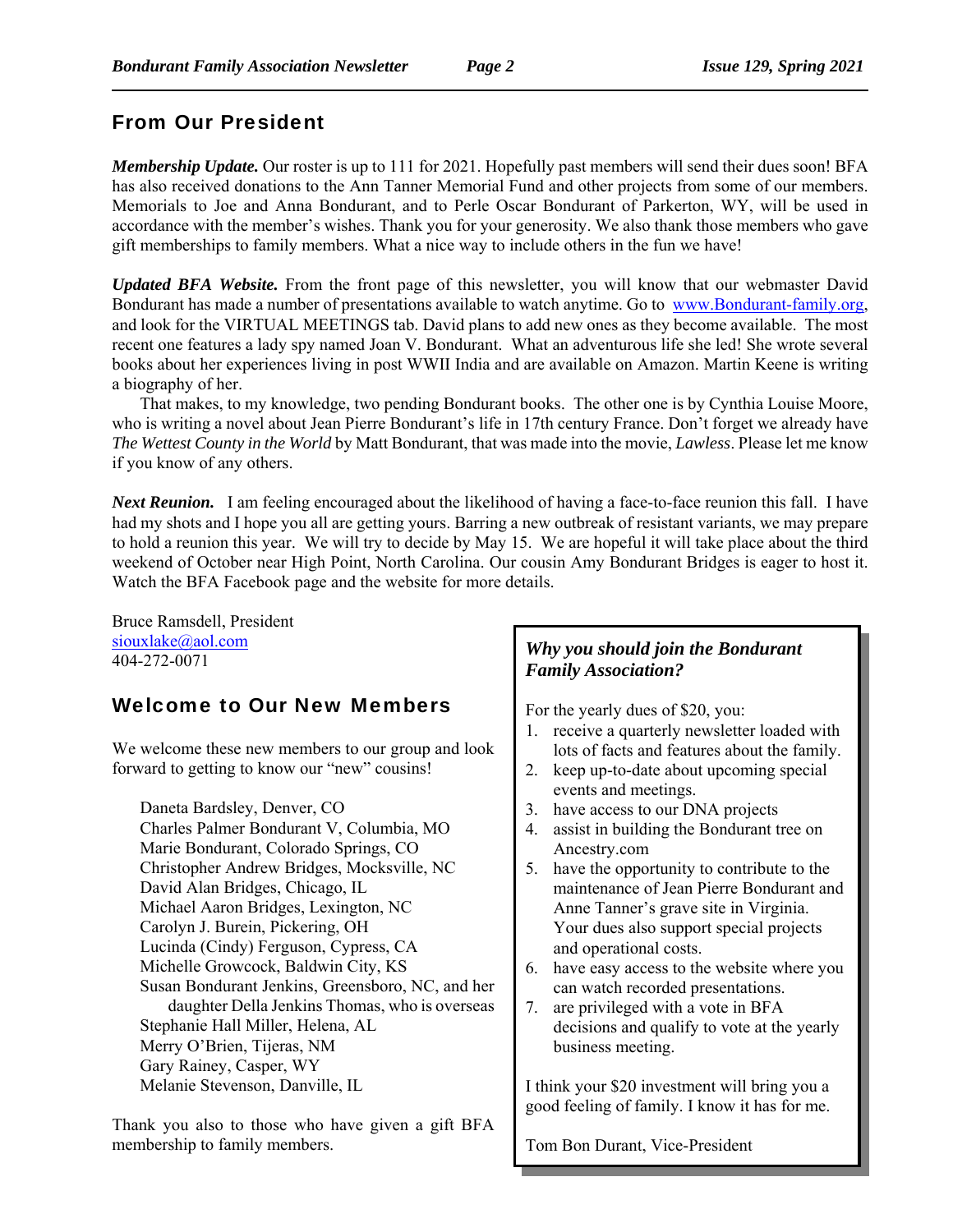

*A Four-Part ZOOM Training Series for Members of the Bondurant-Tanner Descendants DNA Project and the Bondurant People of Color DNA Project on Family Tree DNA (FTDNA).*

I am so pleased to announce that the first of four FTDNA ZOOM training sessions was held on Sunday, March 7, 2021! There were 25 people in attendance! It was so good to greet cousins from all across the United States, as well as a member from France. I think this means that we have gone international! Very exciting indeed!

It was quite a "family affair," complete with unforeseen technical glitches with ZOOM (which were thankfully overcome because there were several ZOOM experts in attendance), and having to hush a husband who was making a phone call during the presentation!

After a bit of a rocky start, the presentation progressed smoothly! The first session covered **"Navigating Your FTDNA Account Page."** We went over all the features on the Home page of a person's FTDNA account. Important functions, such as designating a beneficiary for your DNA test, having a Family Tree, a Surnames List and the appropriate Settings as required for the Project, were discussed and demonstrated. A question-and-answer period followed, and we went through the process of downloading a Family Tree from Ancestry.com in the GEDCOM format, and then uploading that GEDCOM tree to the myTree feature on the FTDNA home page. This is the fastest way to get a very complete family tree posted on your FTDNA page!

This session was recorded. I am in the process of editing the video presentation to eliminate the initial difficulties. When I can, I will make it available to members of the Bondurant-Tanner Descendants DNA Project and the Bondurant People of Color DNA Project to view. I will probably be using Dropbox for the edited video and will let everyone know when it is available.

The second session will be held on Sunday, March 14, 2021 at 4 pm Pacific time. The training session will cover **"Understanding Your Family Finder Test Results."** 

The third session will be held on Sunday, March 21, 2021 at 4 pm Pacific time, and will cover **"Understanding Your Y-DNA Test Results."**

The fourth session will be held on Sunday, March 28, 2021 at 4 pm Pacific time, and will cover **"Navigating the Bondurant-Tanner Descendants DNA Project and the Bondurant People of Color DNA Project Websites."** 

Members of these projects can register for any or all of the remaining ZOOM sessions by sending an email to me at famhistgirl@gmail.com. I will send you the link to the meeting and the syllabus for that training session.

All sessions will be recorded and made available to members of these two projects as requested. Further information on this is forthcoming.

*About the author.* Susan Clark Neese is currently the Chairperson of the BFA Research Committee and the Recording Secretary for the BFA for 2020-2021. She administers four other DNA projects in addition to the Bondurant-Tanner Descendants DNA Project and the Bondurant People of Color DNA Project and has been an avid genealogist for many years. Please feel free to contact her with questions at  $famhistgirl@gmail.com.$ </u>

*A research hint while we're still in lock-down:* Have you looked to see if the graves of your family might be listed in the *Find-a-Grave database* https://www.findagrave.com/ ?

If you have pictures or anecdotes to share about that person, use the SUGGEST EDITS button to send your information to the sponsor of this grave memorial. Photos can be added using the ADD PHOTOS button to the left. You can even add memorial to a particular cemetery by using the CEMETERIES tab at the top.

If a cemetery is not listed, you can add it, and share the information that you know about burials in it for the new listing. Happy hunting!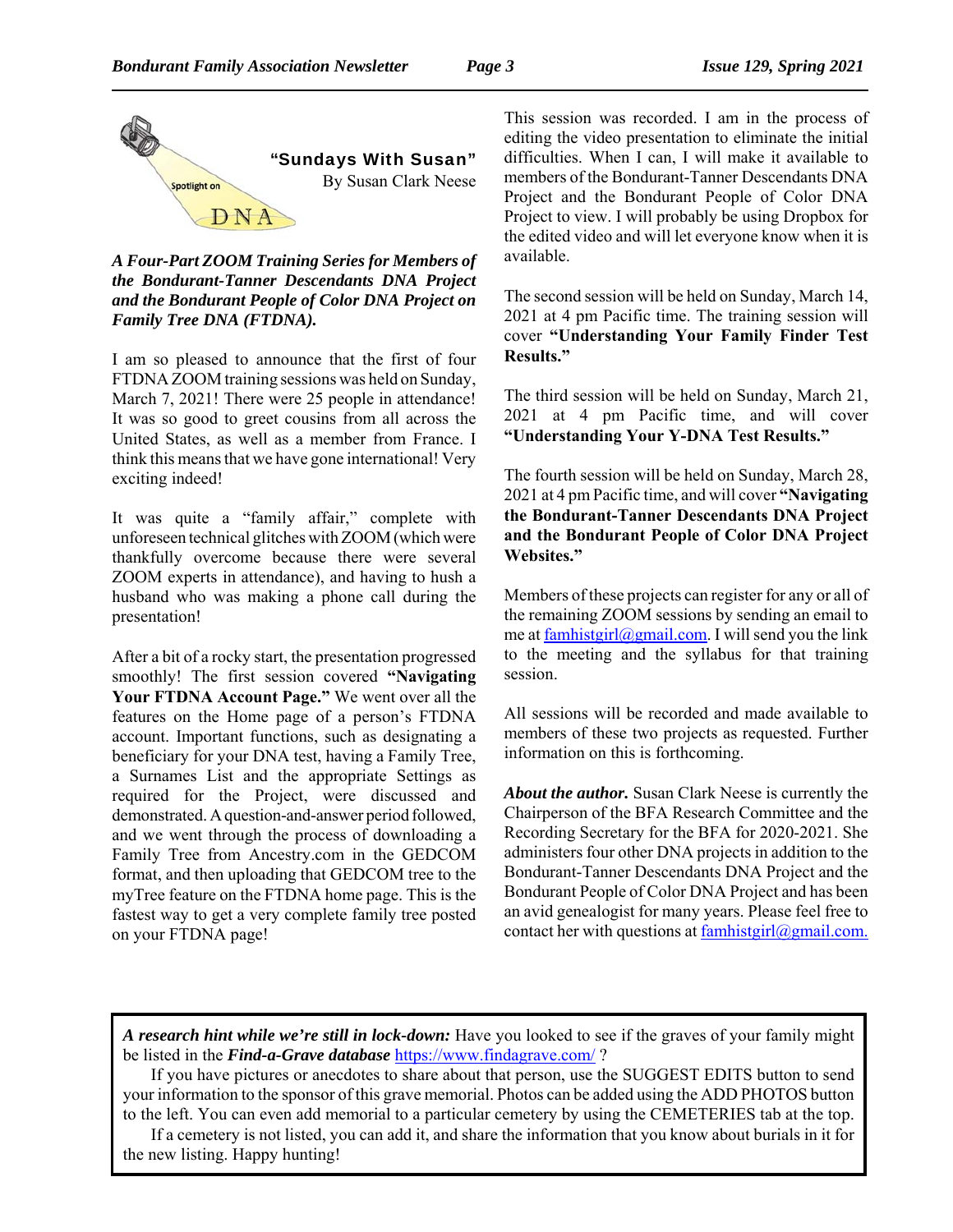# In Memoriam

*Saying Farewell to Our Cousin and BFA Member*

Our sincere sympathy goes to the loved ones of this BFA member. She will be fondly remembered for many years to come!



*Steve and Inez Griffels visit Génolhac, France, for their 50th wedding anniversary.*

# **Inez Faye Bondurant Griffels**

October 9, 1944 - January 4, 2021

Inez Faye (Bondurant) Griffels, 76, of Hillsboro, OR, passed away unexpectedly on Monday, January 4th, 2021, at St. Vincent Hospital in Portland, surrounded by her husband and children. She will be greatly missed, although her wonderful legacy will live on in the many lives she touched.

Inez was born in Pasco, Washington, in 1944 to Joe and Frances Bondurant. The family moved to Hermiston when Inez was in the 3rd grade and she graduated from Hermiston High School in 1962, having lettered four years in volleyball. She attended Pacific University in Forest Grove and pledged Phi Lamda Omicron sorority. In college she met Steve Griffels and married him in 1964 in Hermiston.

Inez worked many years in the optometry profession and retired in 2003. Inez and Steve were married 56 years and for 45 years lived on the family farm

near Hillsboro. Inez loved her family, volunteering, golfing, and travelling.

Inez donated a total of 5 gallons of blood and 27 gallons of platelets, which made her very proud. She had a love for Pacific University and was on Pacific's Alumni council for 18 years, was an Alum of the Year in 2004, and was even the Alumni President for a time. She and Steve had season tickets to Pacific's football games and thoroughly enjoyed the games and had fun tailgating with good friends as well.

Inez had a life-long love of horses and was a 4-H horse leader for 18 years. She loved the young people in her "Striding Out" club. She not only taught them about horsemanship but also about character, leadership, and being a good citizen. She was a Washington County Fair Booster for many years; volunteered at the Oregon Food Bank; and was a member of the local Women's Extension Club.

One of her real passions was golfing and she would golf between two and four times a week. She enjoyed volunteering several years at the Winco Golf Tournament at Pumpkin Ridge golf Course. Inez loved to cook, especially during the holidays, and she made delicious candy -- especially caramels. Inez was a member of the Tualatin Plains Presbyterian church, known as the Old Scotch Church and she had served as an Elder.

Inez loved playing cards, especially pinochle, and travelling, especially to their beach house in Seaside. She has been in all but three U.S. states. On their 21st anniversary, they went to Hawaii, on their 25th they went to Bermuda, and on their 50th they took a trip of a lifetime to France. She was especially delighted to visit Génolhac, the town in southern France where the ancestral Bondurants were from. On their 55th anniversary they spent three wonderful weeks in Hawaii.

Inez is survived by her husband, Steve; their daughters, Tina Griffels-Gonzalez (Israel) and Teresa Griffels, who live in Hillsboro; their grandchildren, Jasmine and Tyler Hiu, Richard Jossy (Kourtney) and Melissa Newcombe (Trent) who all live in Washington County; her siblings, Richard Bondurant (Diana) of Hermiston, Kay Justice (Ray) of St. Helens and Bonnie Marks (Don) of Imnaha, and sister-in-law Linda Robinson (Lyle) of Hillsboro. She is also survived by many members of her second family, the Dorrans of Hermiston. She lived with the Russ and Dee Dorran family during three years in high school, and she dearly loved them. She is also survived by many relatives in Chicago, Pennsylvania, Virginia, North Carolina, and Washington. Inez was preceded in death by her parents and brothers Tim of North Carolina, John of Illinois, and David of Hermiston.

Inez was a very loving and caring person with a laugh that was infectious. She touched many lives. She was always energetic and full of life. Inez is going to be deeply missed. Due to COVID-19 a remembrance service will be held later. In lieu of flowers, donations can be made to the Harriett Unruh scholarship fund at the Old Scotch Church: 30685 NW Scotch Church Road, Hillsboro OR 97124. Her obituary is online at www.dvfuneralhome.com. Please feel free to share any memories or stories there.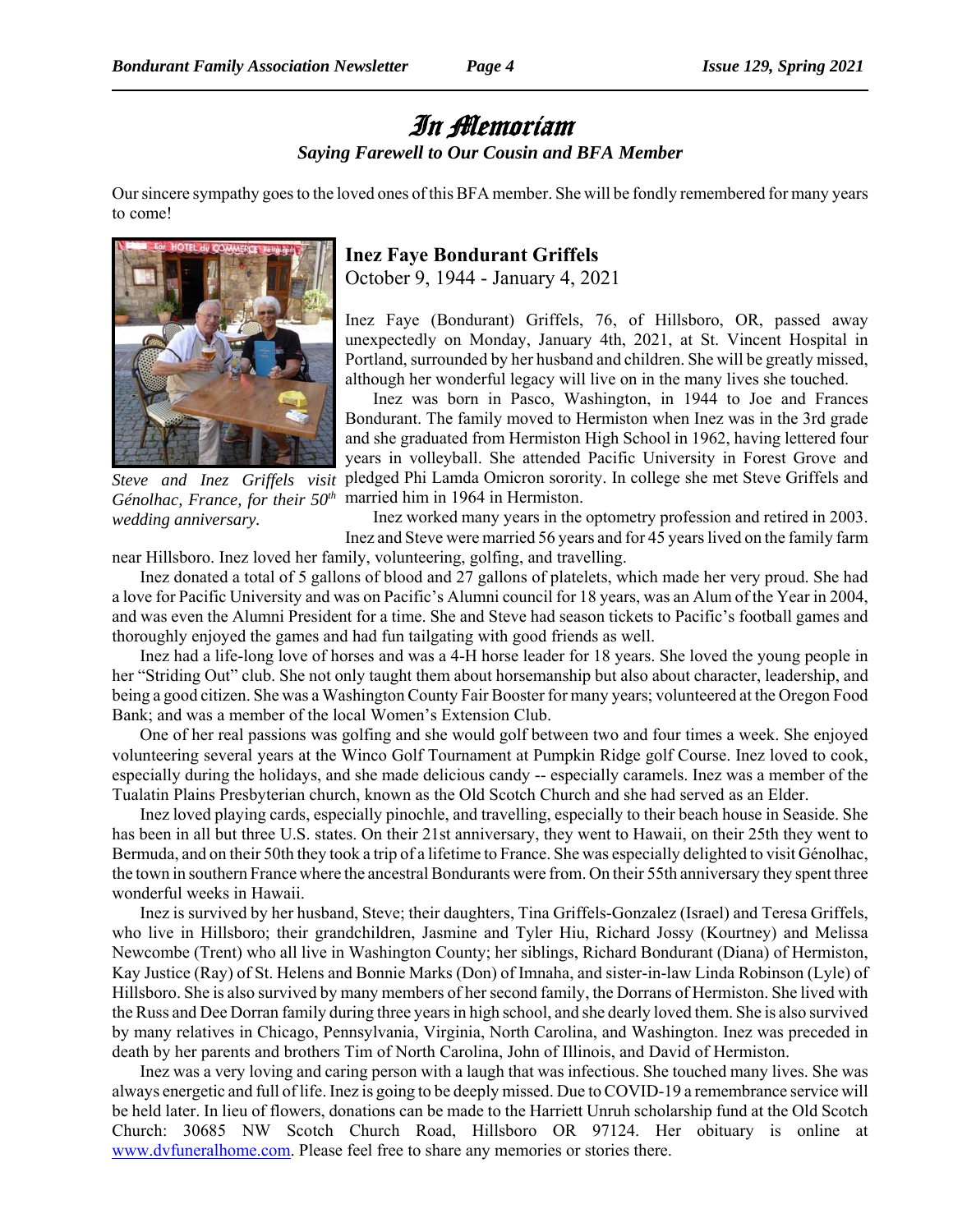*The Hermiston Herald* (OR) - Wednesday, January 6, 2021, and Wednesday, January 13, 2021 *East Oregonian* (Pendleton, OR) - Saturday, January 9, 2021 *Forest Grove News Times* (OR) - Thursday, January 14, 2021 *Hillsboro Tribune* (OR) - Thursday, January 14, 2021 https://www.dvfuneralhome.com/obituary/inez-griffels

**Bondurant Obituaries** found in newspaper archives from November 16, 2020, to March 7, 2021, on the subscription website www.genealogybank.com and elsewhere, compiled March 8, 2021, by EBM.



#### **Jo Ann Callahan Bondurant February 13, 1937- December 8, 2020**

Jo Ann Bondurant, 83 of Akron passed away on December 8, 2020. She attended Wedgewood United Methodist Church, and was a devoted wife, mother and grandmother who adored her grandchildren and great-grandchildren. Jo Ann was preceded by her parents, Walter and Kathleen Callahan; daughter, Deborah; son, James R.; grandson, Cody; sisters, Betty Seeker and Mary Montabone; brothers, Walter and Don. She is survived by her husband of 68 years, James; children, Kathy Varney, Vickie (Tom) Skinner, Joe and Scott (Ginger) Bondurant; 11 grandchildren, 11 great-grandchildren and many nieces and nephews. Funeral services will be

held at the Prentice Funeral Home, 1154 Kenmore Blvd. on Monday, December 14, at 1:00 p.m., officiated by Pastor Joe Burkhardt, followed by burial at Greenlawn Memorial Park. Friends may call from 11 a.m. to 1 p.m. Donations, if desired may be made to Wedgewood United Methodist Church.

*Akron Beacon Journal* (OH) - Sunday, December 13, 2020 https://www.prenticefuneralhome.com/obituary/JoAnn-Bondurant



**Florence Jean Bondurant**

May 31, 1957 – December 19, 2020

Florence Jean Bondurant, age 63. Sunrise May 31, 1957, and Sunset December 19, 2020. Private Visitation 1PM and Private Memorial Service 2PM Thursday, December 31, 2020, at MARLAN J. GARY FUNERAL HOME, THE CHAPEL OF PEACE EAST, 5456 E. Livingston Ave. Mask and Social Distancing are required. To stream the service, read the complete obituary, order flowers,

view video tribute and offer condolences to The BONDURANT Family, visit www.TheChapelofPeace.com

*The Columbus Dispatch* (Ohio) – Tuesday, December 29, 2020



#### **Mary Elizabeth (Rice) Bondurant**

December 14, 1924 – December 28, 2020

Mary Elizabeth Bondurant, age 96 of Lynchburg, passed away on Monday, December 28, 2020. Mary was born in Lynchburg on December 14, 1924, daughter of the late Silas P. Rice and the late Josephine F. Rice.

Her beloved husband, John, preceded her in death, after being married for 62 years. Mary was the last of eight children, being preceded in death by her seven siblings, Ernestine

Garwood, Wilbur Rice, Agnes Taylor, Ruby Hamilton, Preston Rice, Mildred Fariss and Benjamin Rice.She was retired from General Electric and had served her country proudly as an Army Nurse. Mary's happy place was the Outer Banks. She loved being outside, shopping, and her "happy hour" with her husband, John. More recently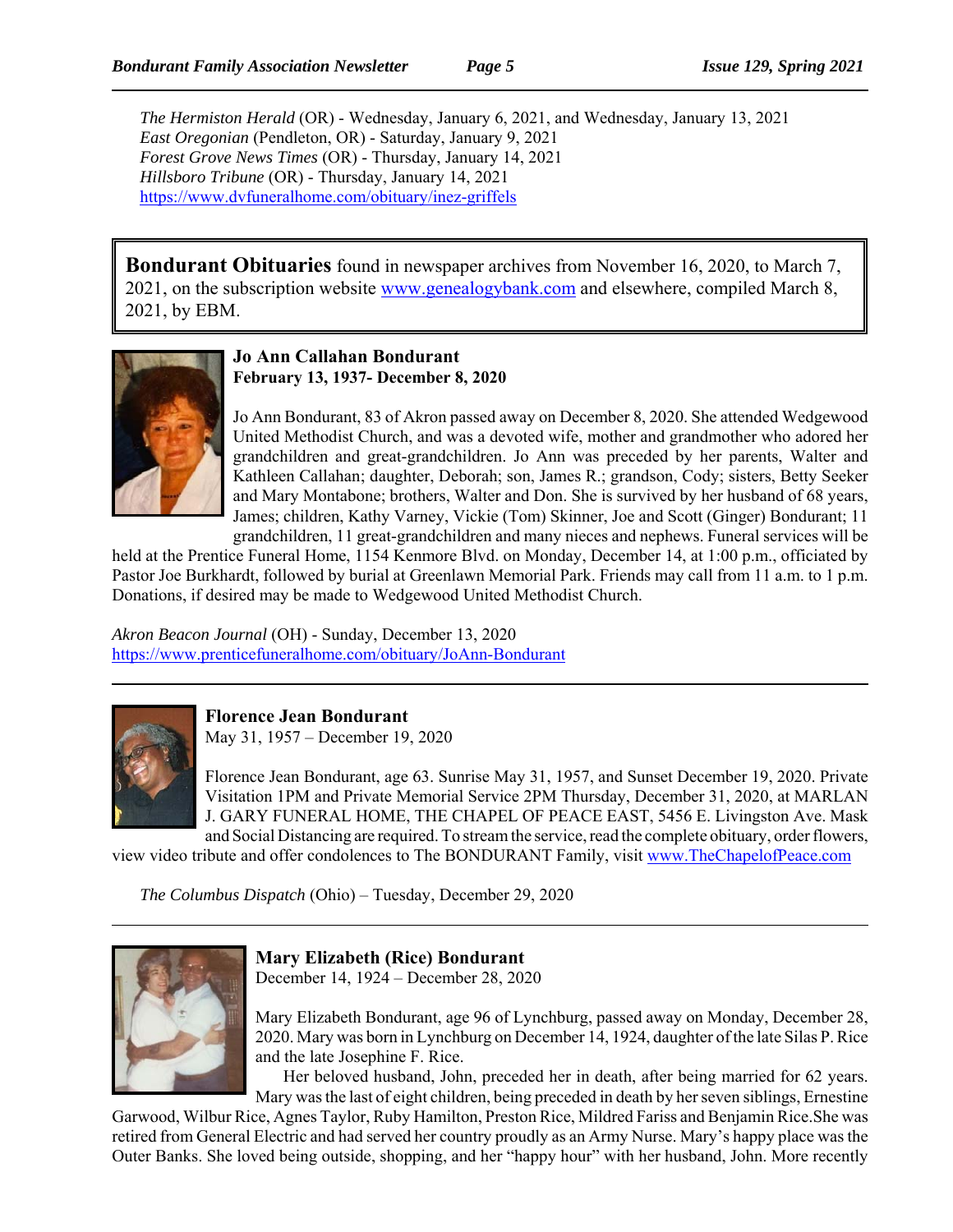the time she spent with her grandchildren and great-grandchildren, was the highlight of her life.

She is survived by her daughter, Pamela Witt, and Rita Tyson whom she loved as her own. Survivors also include four grandchildren, John-Michael Witt, Michael-Austin Witt and wife, Jill, Jacob Witt and Katherine Ashley and husband, Daniel as well as three great-grandchildren, Lily, Rose, Violet and a fourth great-grandchild which is on the way.Due to gathering restrictions of the COVID-19, there will be no formal visitation, but you may stop by Whitten Timberlake Chapel from 9 a.m. until 5 p.m. on Sunday, January 3, 2021 to pay your respects.A graveside service will be held at 11 a.m. on Monday, January 4, 2021, at Virginia Memorial Park.When attending services, please maintain social distancing and wear a mask for everyone's safety.Whitten Funeral Home and Cremation Services, Timberlake Chapel, is serving the family.

*The News & Advance* (Lynchburg, VA) - Friday, January 1, 2021 https://www.dignitymemorial.com/obituaries/lynchburg-va/mary-bondurant-9971857



# **Harvey "Buddy" Bondurant**

October 23, 1932 - December 29, 2020

Harvey Diggs Bondurant, Jr., of South Fulton, Tennessee, passed away on December 29, 2020. A beloved husband, father, grandfather, and great-grandfather, Harvey, also known to friends and family as Buddy, reached the grand age of 88 years of life.

Harvey was born in October of 1932 to Harvey and Mary Ruth Bondurant in Fulton, Kentucky. As a boy, he learned to farm with his father and he learned the value of hard work. Working hard in life would become a habit and he would instill the value of hard work in his children as well.

In 1953, he met the woman he would marry, Artie Marie Owens, at the Union City public swimming pool. Artie Marie caught his eye and he wanted to take her out and they have now celebrated 67 years of life together. After marrying Artie Marie, Harvey joined the Army. He did his basic training in Ft. Benning, Georgia. He served for two years leaving as a corporal.

Harvey's first child, Greg, was born during his service to his country. In 1955 when he left the service, the young Bondurant family of three moved briefly to Union City, Tennessee and then to Mayfield, Kentucky where the couple bought their first house. They also added two more children to their family, a daughter, Fonda Jean, and a son, Bryan. Harvey provided for his family by driving a truck for Wonder Bread. A few years later and due to his job with Wonder Bread, the family moved to Murray, Kentucky, and a few years after that they built a house in South Fulton, Tennessee, where he and Artie Marie have lived ever since. During his 14 years with Wonder Bread he worked his way up to a supervisor's position.

Harvey's next place of employment was with the Goodyear Tire and Rubber plant in Union City. During his 25 years at Goodyear he worked in the tire presses.

Harvey will be known as a man who believed in hard work. He would say, "If a jobs worth doing, it's worth doing right." He also believed in loyalty, responsibility, and honesty. These were the principles he based his life on and instilled in his children and grandchildren.

Harvey also believed in the importance family and his love of his family was evident in his life. Vacations with his family and extended family occurred every summer. These vacations, two weeks every summer, spanned most of the United States and many historical areas provided lasting lessons. Greg remembers having traveled with his family to 38 different states by his junior year of high school.

Harvey's commitment to family went beyond family vacations. All three children were involved in athletics and it was not unusual for him to leave second shift at Goodyear to get to Greg's or Bryan's football games, or Fonda Jean's basketball games. When Greg and Fonda continued to play on the college level, Harvey and Artie Marie traveled to be at those games as well.

Harvey was a member of the Liberty Baptist Church where he served as a deacon. Liberty Baptist is the church in which Harvey and Artie Marie were married.

Harvey is preceded in death by his parents, Harvey and Mary Ruth Bondurant; sisters Mary Jane Upton and Joan Thompson; and his beloved daughter, Dr. Fonda Jean Bondurant. He is survived by his wife, Artie Marie; his sister, Jean Dodd; and his sons, Greg (Diane) and Dr. Bryan Bondurant (Rebecca). He is survived by four grandchildren, Elizabeth Bondurant Mulling (Tommy), Dr. Robby Bondurant (Dr. Caitlyn Redding Bondurant),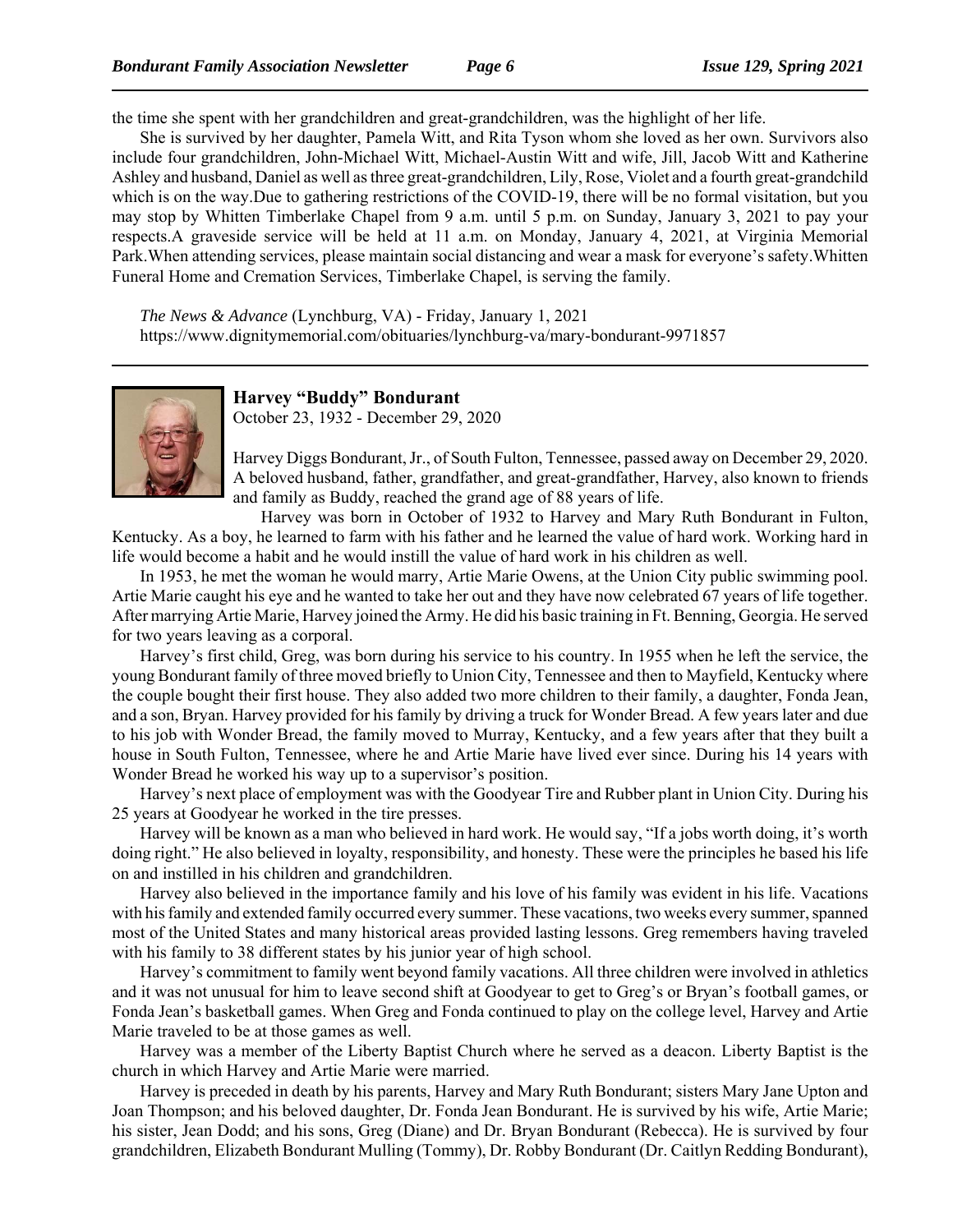Natalie, and William, and three great-grandchildren, Thomas, Bryan, and Noah Jane.

In lieu of flowers, the family asks that donations be sent to St. Jude Children's Research Hospital or Liberty Baptist Church, 2842 State Route 781 South, Fulton, KY, 42041.

Funeral services will be conducted 1:00 p.m. Saturday in the chapel of Edmaiston Mosley Funeral Home. Brother Jim Keeling will officiate. Burial will follow in East View Cemetery. Pallbearers will be Jason Crabtree, Ralph Wayne Adams, Rick Zoellne, Tommy McLeary, Robby Bondurant and William Bondurant.

Visitation will be held at Edmaiston Mosley Funeral Home from 5:00 p.m. until 7:00 p.m. Friday and from 11:00 a.m. until the hour of services Saturday. Please wear a mask and abide by social distancing protocols. Edmaiston Mosley Funeral Home 731-885-1033

*The Commercial Appeal* – Tuesday, December 29, 2020

#### **Octava Wynona Pearson Bondurant**

October 2, 1922 – January 13, 2021

Octava Bondurant was born Oct. 2, 1922 and passed away Jan. 13, 2021. She was born in Buffalo, Wyoming to Robert and Ada (Woods) Pearson when they were traveling through to Montana. Octava grew up mainly in Rapelje. She was orphaned by the age of 8 and primarily raised by her sister, Rumina.

After graduating, she married James Lee Bondurant and, being an Army wife, traveled with him when she could. Octava lived in the Columbus, Laurel and Livingston area most of her life and together with James they had six children. She was very active in the Nazarene church starting in her teen years through her passing. She was proud to be a Nurse's Aide and a Senior Companion after her retirement. It was her honor to serve the Lord through serving others.

Octava is proceeded in death by most of her immediate family, including three sons and her husband, James.

She is survived by her daughters, Myrtle Jane Davis and Bertha Holbrook, and her son Phillip Bondurant along with numerous grandchildren, great-grandchildren and even great-great-grandchildren. She also leaves behind many friends and church members she was proud to consider family.

Services will be held at New Hope Church of the Nazarene @ 11:00am on Jan. 23, 2021. 25 Hilltop Rd, Billings, MT.

*The Billings Gazette* (MT) - January 18 & 19, 2021 *Livingston Enterprise* (MT) - January 19, 2021

#### **Anne Elizabeth Bondurant**

July 22, 1946 – February 13, 2021

Anne Elizabeth Bondurant, 74, passed away suddenly Feb. 13, 2021, at her home in Anderson, IN. She was born in Anderson, graduated from Madison Heights in 1964 and Indiana University in 1968, where she obtained a teaching degree. She taught Social Studies in the Cleveland (OH) Public Schools for 30 years. Anne then returned to Anderson to take care of her mother and brother.

She enjoyed reading and history, which lead her to volunteering at the Anderson Public Library in the Friends of the Library and also at the Madison County (IN) Historical Society. Anne also enjoyed eating out with one of her many lunch groups.

She was preceded in death by her parents, Kenneth and Bonita (Neese) Bondurant; sister, Sarah Bondurant; beloved brother, Roger Kent Bondurant; a favorite aunt, Rosemary Davis; and special friend, Kay Sweitzer.

Leaving behind to cherish her memory are cousins and many friends. As per her wishes, there will be no services. Brown-Butz-Diedring Funeral Service & Crematory is assisting the family with arrangements. In lieu of flowers, memorial contributions may be made to the Madison County Historical Society. Online condolences may be posted at www.brownbutzdiedring.com.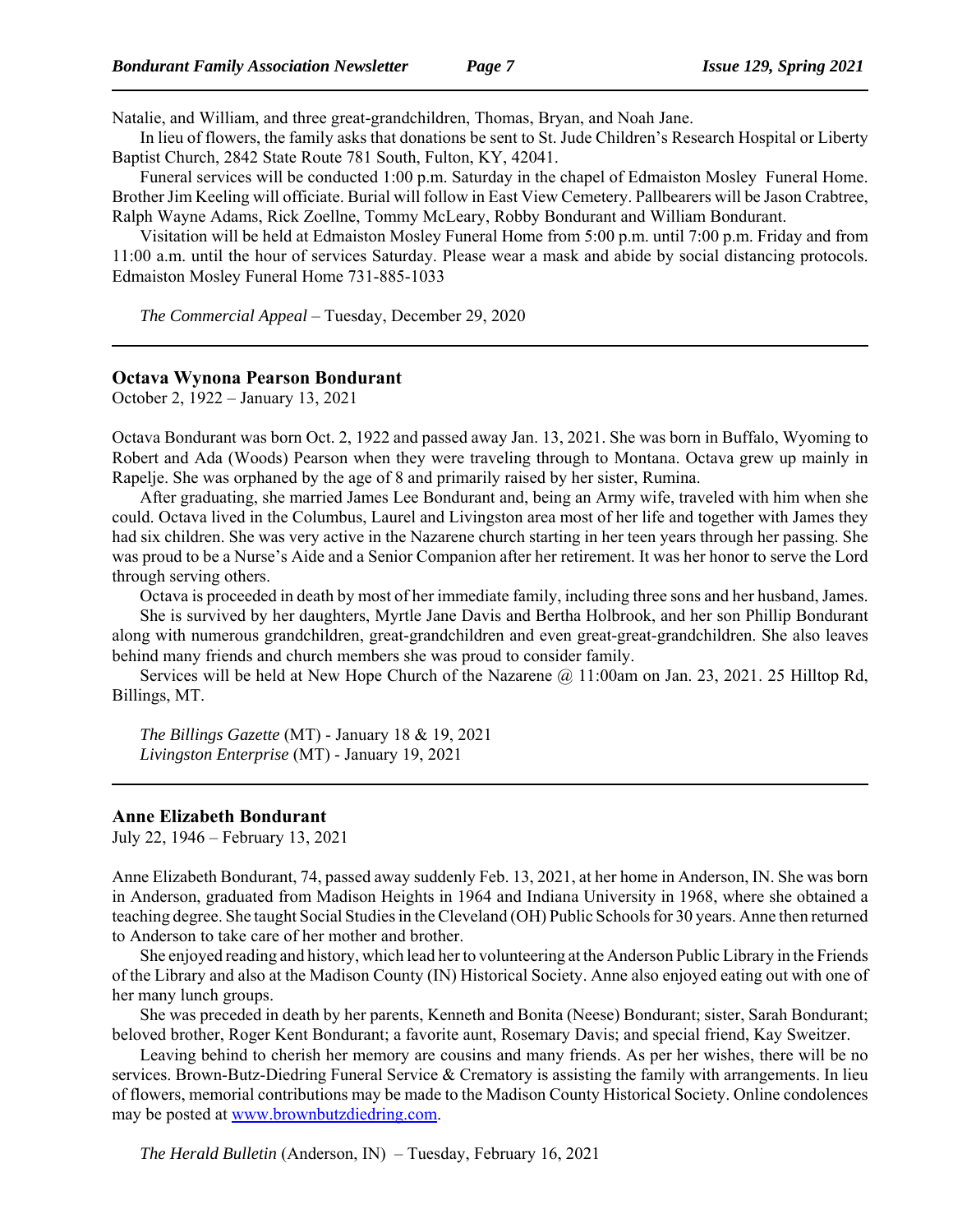

**Lafayette Earl Bondurant**

March 7, 1935 – February 20, 2021

Lafayette Earl Bondurant, age 85. Sunrise March 7, 1935 and Sunset February 20, 2021. Public Viewing from 9:00am - 10:00am followed by a Private Visitation 10:00am and Private Funeral Service 11:00am Wednesday, March 3, 2021 at Marlan J. Gary Funeral Home, the Chapel of Peace East, 5456 E. Livingston Ave. Interment at Eastlawn Cemetery. To stream the service, read the complete obituary, order flowers, view video tribute and offer condolences to the Bondurant

Family, visit www.TheChapelofPeace.com *The Columbus Dispatch* (OH) - Sunday, February 28, 2021 https://www.thechapelofpeace.com/lafayette-earl-bondurant/

*Editor's Note: From research on Ancestry, he was the son of Earl Chester Bondurant (1894-1960) and Mabel Estelle Powell (1901-1999). His Ohio birth certificate gave his birth date as March 6, 1935, in Columbus, Franklin Co., OH.*

**Bundren Obituaries** found in newspaper archives from November 16, 2020, to March 7, 2021, on the subscription website www.genealogybank.com and elsewhere, compiled March 8, 2021, by EBM.



# **Michael Kenneth "Hippie" Bundren**

April 14, 1953 - October 31, 2020

Michael K. Bundren, 67, passed away on October 31, 2020 at his home in East Point after a prolonged illness.

Mike was preceded in death by his wife, Christine; grandparents, Hershel and Ethel Weddington; parents, R.B. and Opal Bundren; sister, Terry Bundren and he was also preceded

in death by his special aunt who was a champion and a proud supporter of him, Lorettta Weddington. Mike is survived by wife, Carol Flint Bundren; sister, Sherry and husband Tim of Knoxville, TN; sister, Mary

Bundren and nephews Bryant and Blair of Knoxville; Brother, Bob Bundren and wife Mary of Sevierville, Tennessee and uncle, Kenneth Weddington and wife, Joyce of Saline, Michigan.

Mike is also survived by extended family members, Kim and Kristie Spears of East Point; Cathy and Tyler Salyer of Prestonsburg; Sharon and James Castle of Paintsville and Jamie and Janie Flint of Indiana as well as several adopted grandchildren.

Mike graduated as Valedictorian of his class from Johnson Central High School. He worked many years operating heavy equipment in surface mining operations with various mining companies in the area. He was an avid supporter of the Kentucky Wildcats, especially the basketball team and enjoyed attending NHRA drag racing events and car shows.

Friends may visit the Preston Funeral Home on Monday November 2, 2020 from 5 P.M. until 8 P.M. and after 9 A.M. on Tuesday November 3, 2020. Funeral services are scheduled for 11 A.M. Tuesday November 3, 2020 in the Preston Funeral Chapel with James Rutherford Blair officiating. Burial will follow in the Johnson County Cemetery at Staffordsville, KY.

https://www.tributearchive.com/obituaries/18807710/Michael-Kenneth-Hippie-Bundren/Paintsville/Kentucky /Preston-Funeral-Home

https://theprestonfuneralhome.net/book-of-memories/4378368/Bundren-Michael-Kenneth-Hippie/index.php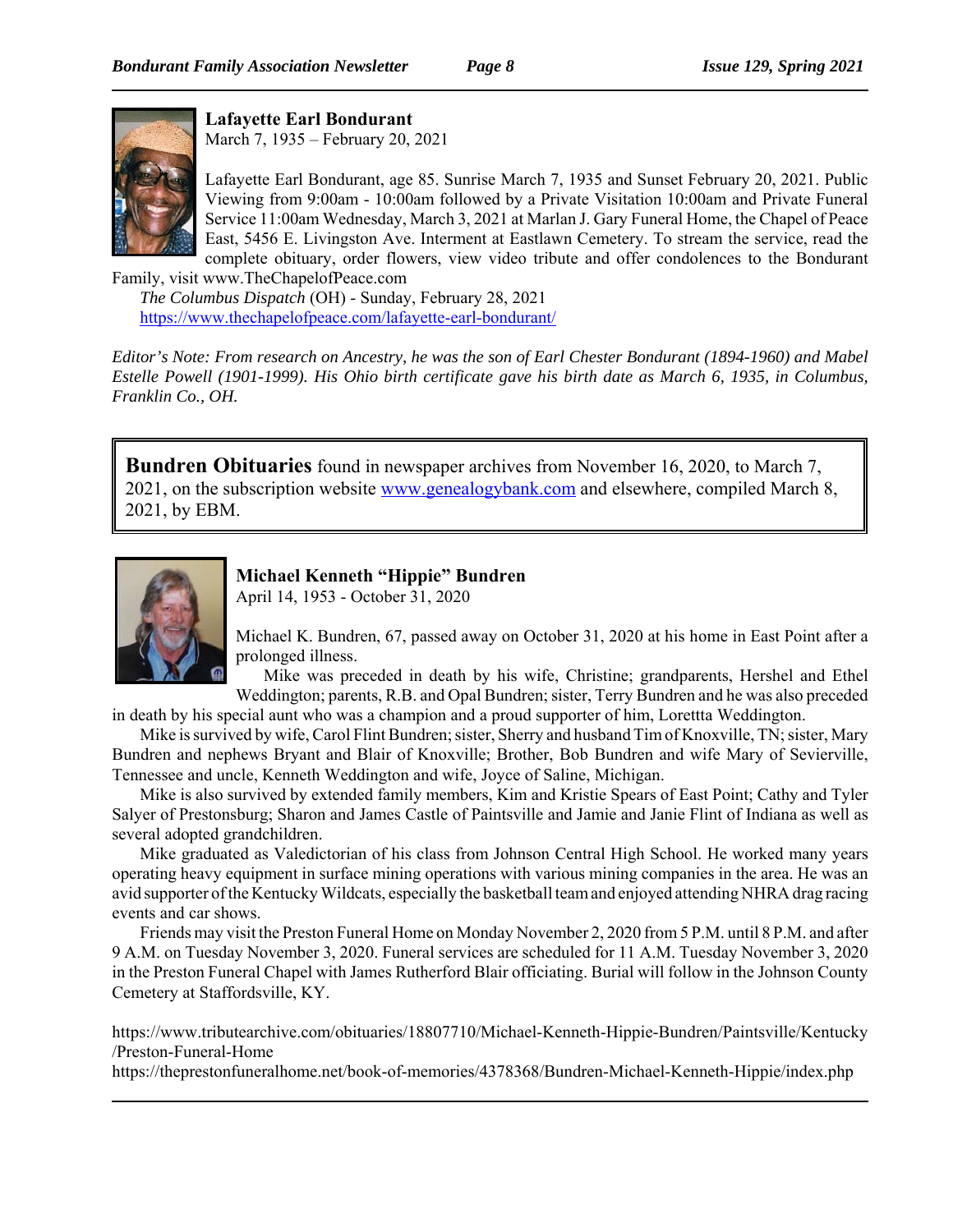

## **Robert Lee Bundren**

August 16, 1940 – December 16, 2020

GALESBURG-Robert Lee Bundren, 80, of Galesburg, IL, died at 1:01 p.m. Wednesday, Dec. 16, 2020 at home.

Bob was born Aug. 16, 1940 at home south of Avon, the son of Hobert L. and Lillian A. (Keener) Bundren. He married Ruth Ann Thompson Aug. 19, 1961 at the Christian Church in Greenbush. Bob is survived by his wife of 59 years, Ruth; three grandchildren, Haley Miller,

Ryleigh Wasion, and Loren Thurman, numerous nieces and nephews; and his beloved dog, Lyric. Along with is parents, Bob was preceded in death by his son, Rodney "Bundy" Bundren in 2010; his daughter, Susan LaNelle Wasion in 2019; two brothers; and five sisters.

Bob started working at the age of 12 baling hay and went on to work for different farmers until the day he turned 18 when went to work for Alton Box, later Jefferson-Smurfitt and Stone Container as a semi driver for 45 years, compiling over one million miles of accident-free driving. He was a proud member of Teamsters Local 627. Bob was a proud family man and will be missed by all who knew him.

Cremation rites will be accorded. No services are planned. Arrangements have been entrusted to Watson Thomas Funeral Home and Crematory, Galesburg. Memorial contributions may be made to the Guardian Angels, Patriot Guard Riders, or to the family. Online expressions of sympathy may be sent to the family at www.watsonthomas.com,

*The Register-Mail* (Galesburg, IL) – Monday, December 28, 2020 *Prairie Review* (Knox, Henderson, Warren, IL) – Thursday, January 7, 2021

https://obituaries.galesburg.com/obituaries/register-mail/obituary.aspx?n=robert-bundren&pid=197376289&f hid=19032

**No Bundrant, Bundrum, or BonDurant Obituaries** found in newspaper archives from November 16, 2020, to March 7, 2021, on the subscription website www.genealogybank.com and elsewhere, compiled March 8, 2021, by EBM.

# **Are your BFA dues current? They are still just \$20 per calendar year!**

The 2021 membership form can be found on the BFA Facebook page (look in the FILES folder to the left) and on the BFA webpage at www.bondurant-family.org – go to the Membership tab.